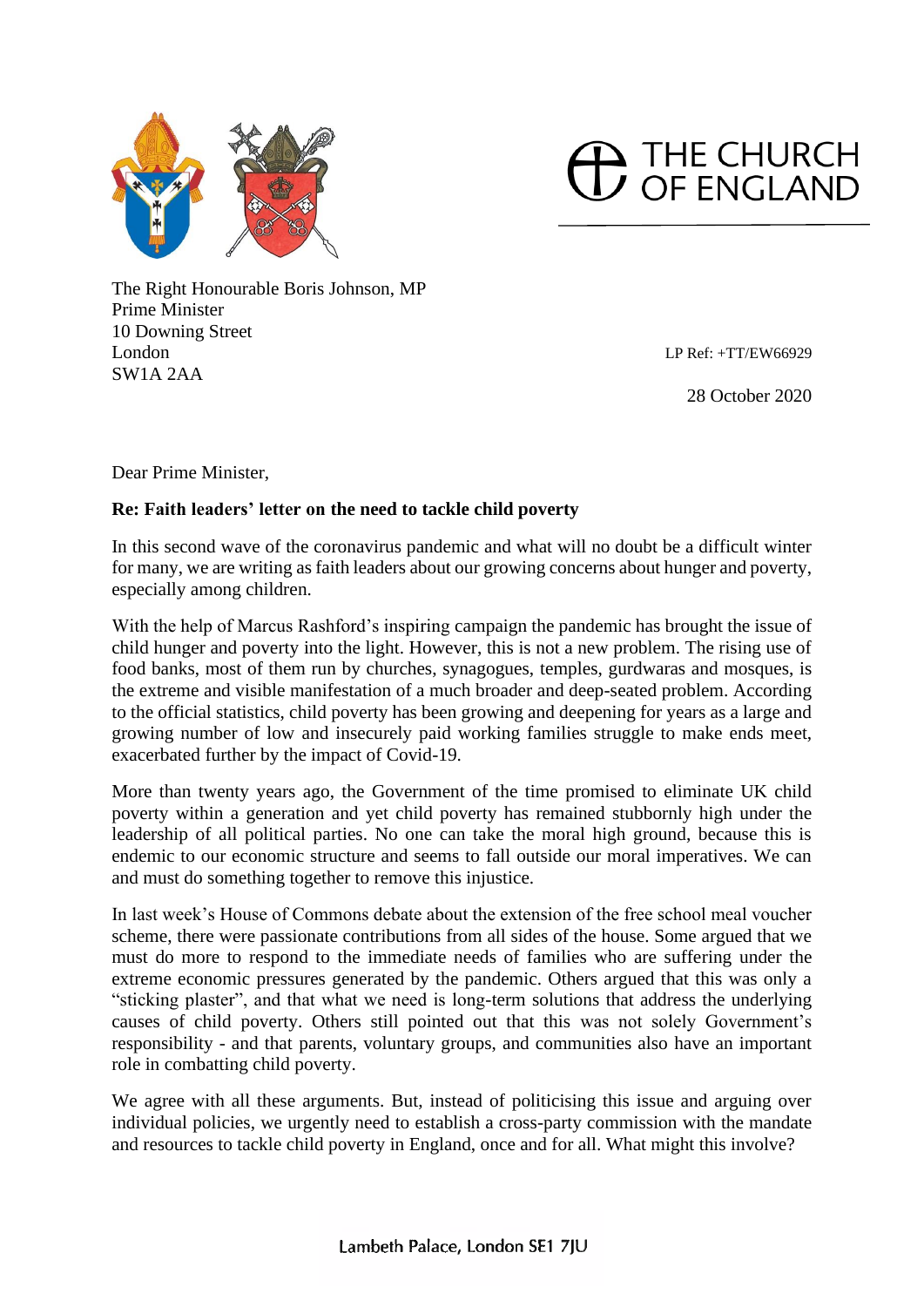In the short-term, we believe that temporary measures are needed to ensure that children in low income families do not go hungry during the pandemic, especially over school holidays. Research by the Church of England, CPAG and others has shown how much parents needed and valued the offer of free school meal vouchers during the lockdown and this additional support will remain vital as many areas come under tighter restrictions again.

In the medium-term, we applaud the Government's efforts to sustain employment and to bolster the social security system to provide extra support for those on the lowest incomes. These have been a lifeline for millions of families and children, who would otherwise be in a much worse financial situation. Looking ahead, the temporary increase in Universal Credit should be made permanent and extended to cover those on legacy benefits, and Governments should commit to increasing working age benefits at least in line with inflation (as is already the case for pensioners), in order to maintain an adequate safety net for those falling on hard times.

In the long-term, we need a coherent, cross-government and cross-party strategy to tackle the underlying causes of child poverty, including low pay, educational disadvantage, and the shortage of affordable housing and childcare, as well as measures to promote social mobility and racial justice. Simultaneously, we need a comprehensive social security system that protects people against the vagaries of life, alongside a dynamic voluntary sector to help those who fall through the cracks.

One of the positive outcomes of last week's debate is that everyone who took part agreed that no child should ever go to bed hungry and that something must be done to tackle child hunger and poverty. It is all our duty to come together to protect the most vulnerable in our society, especially in times of crisis. We urge you to act with decisiveness and compassion, to ensure that children are protected during this exceptionally challenging winter. But we also urge you to look beyond the current crisis and to use this as an opportunity for us to make a collective commitment to eliminate the scandal of child poverty for good.

Yours sincerely,

+ Tub & Cantaury

+ Shephen Ebor:

Archbishop of Canterbury Archbishop of York

The Most Revd & Rt Hon Justin Welby The Most Revd & Rt Hon Stephen Cottrell

The Right Reverend Paul Butler, Bishop of Durham

His Eminence Cardinal Vincent Nichols, Cardinal Archbishop of Westminster

His Eminence Archbishop Angaelos, Coptic Orthodox Archbishop of London

The Reverend Dr Hugh Osgood, Moderator of the Free Churches Group

Pastor Agu Irukwu, Redeemed Christian Church of God